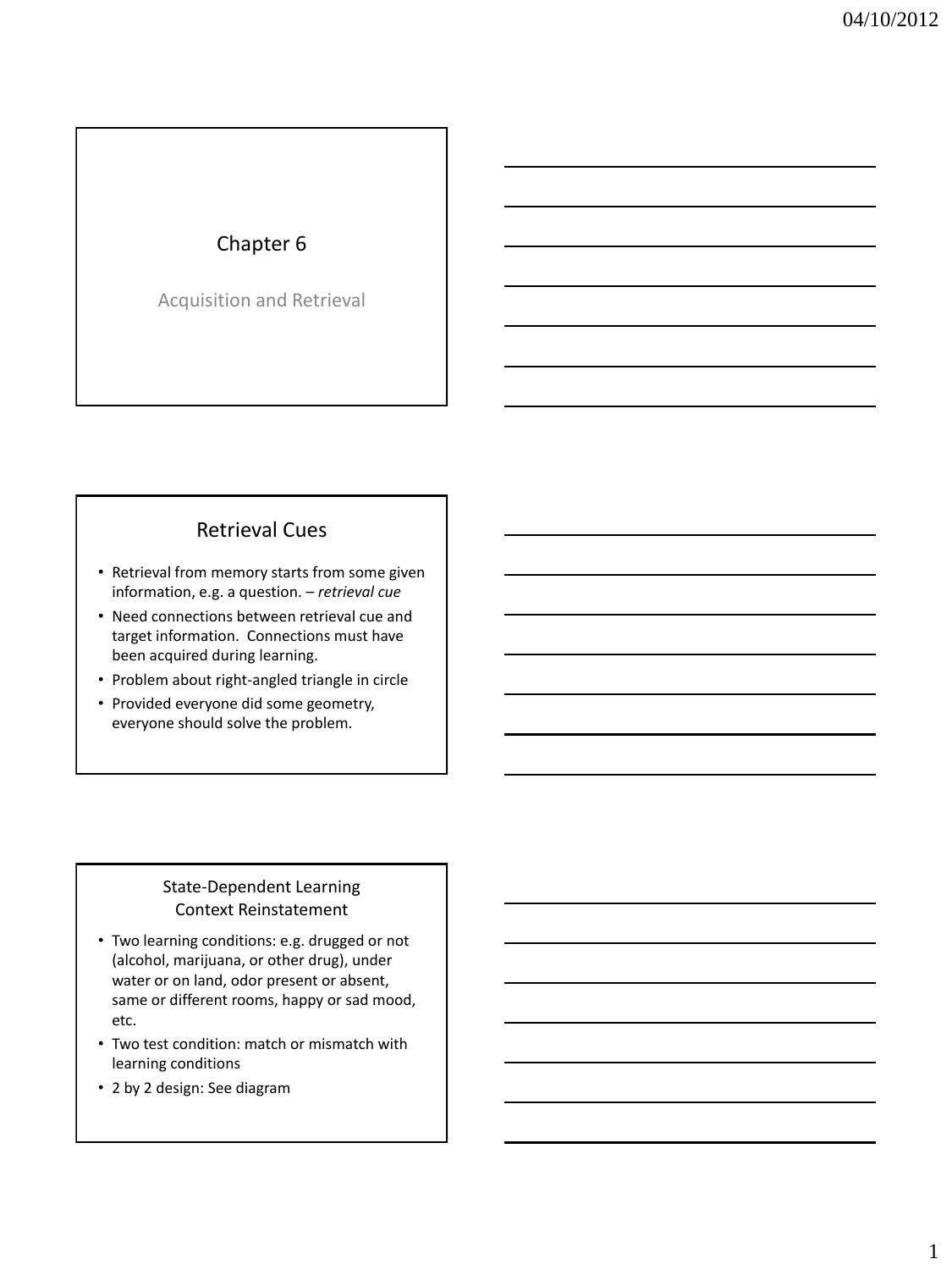



# State-Dependent Learning - 2

• Results: Retention usually better if test conditions same as learning conditions

– May also have main effects e.g. of drugs

- Aspects of environment associate with target info.
- Psychological context critical –if Ss moved to different room are asked to think about the room where they learned, retention is improved.
- Mood effect not always reliable



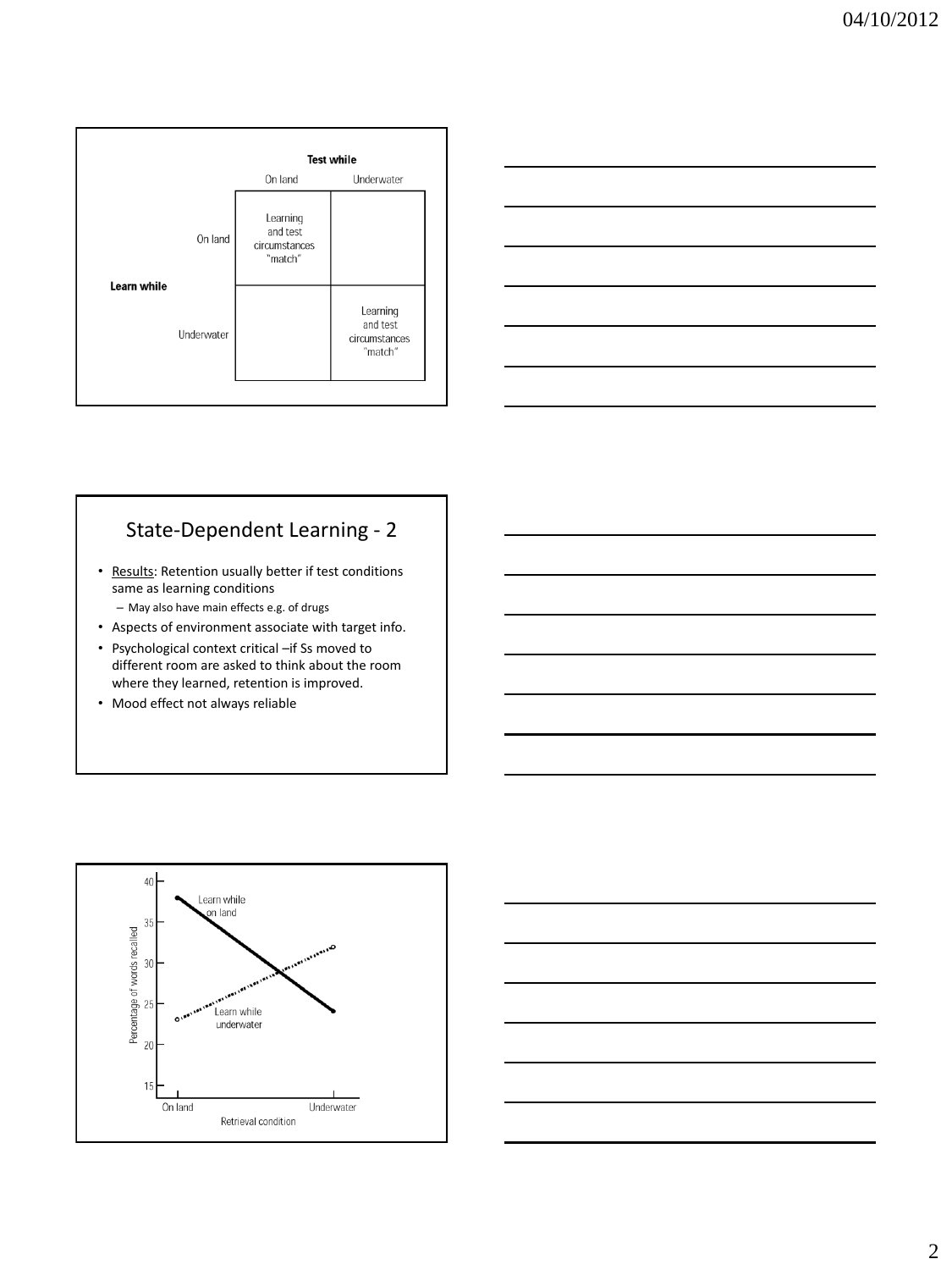# Fisher & Craik (1977)

- Ss learned target words in context of questionanswering task in which reaction time (RT) was measured
- Questions
	- Does the word rhyme with \_\_\_\_?
	- Does the word belong to the category \_\_\_\_\_?
	- Does the word fit into the following sentence?

# Fisher & Craik (1977) - 2

- At test, Ss given retrieval cues which were rhyming words, categories or sentences.
- Words not necessarily given same cues at learning and test.
- Analyzed words receiving 'yes' and 'no' responses separately. (Text combines the two.)

### Fisher & Craik (1977) - 3

#### Results: 'Yes' Responses only Encoding Question

| Retrieval Cue |       |          |          |      |
|---------------|-------|----------|----------|------|
|               | Rhyme | Category | Sentence | Mean |
| Rhyme         | 40    | 43       | 29       | 37   |
| Category      | 15    | 81       | 46       | 47   |
| Sentence      | 10    | 50       | 78       | 46   |
|               |       |          |          |      |
|               |       |          |          |      |
|               |       |          |          |      |
|               |       |          |          |      |

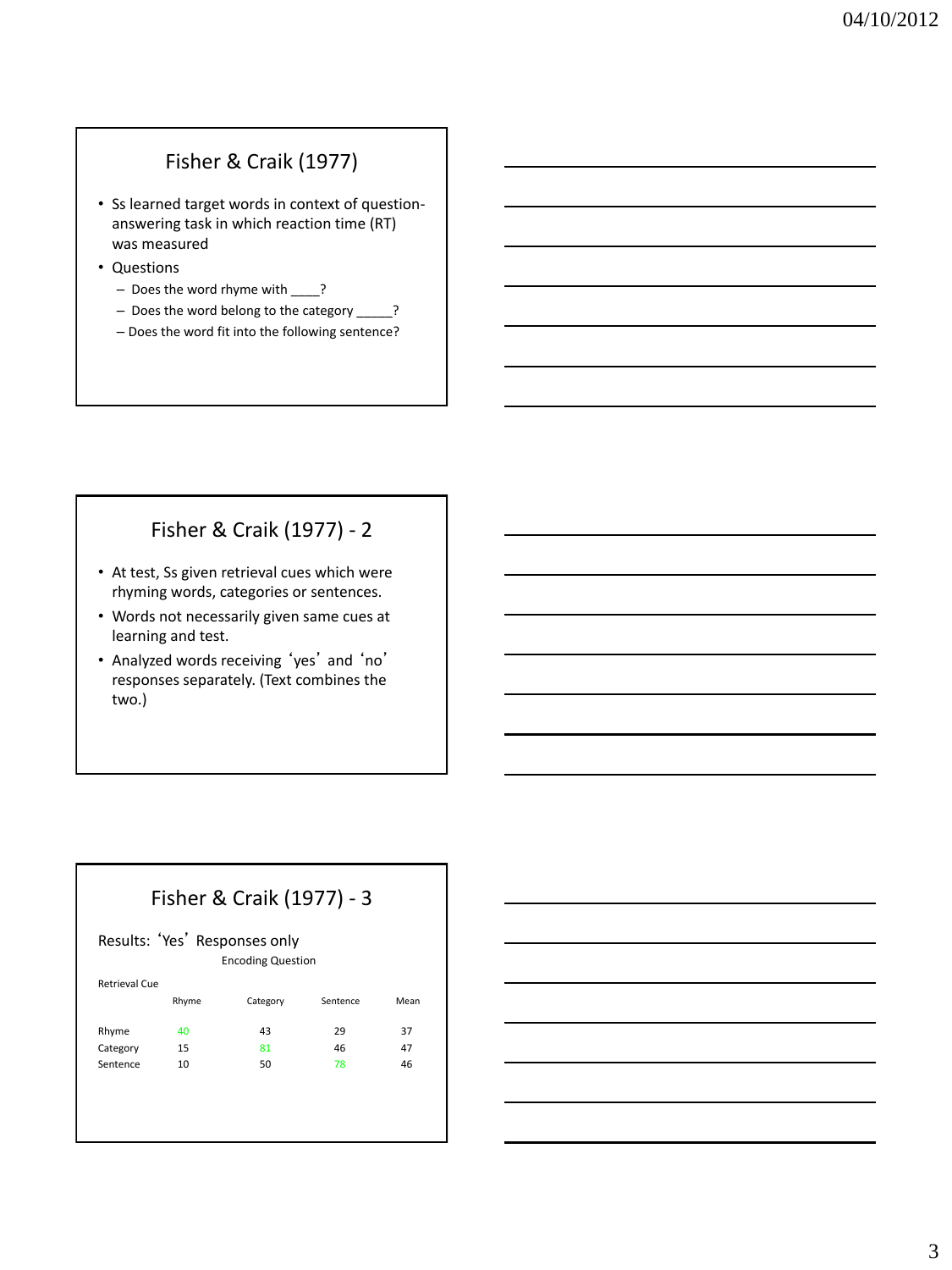# Fisher & Craik (1977) - 4

• Results

- Levels of Processing effect: 2 "meaning" conditions better than rhyme condition
- Interaction between input and test conditions
- For all levels of processing, recall best if input question matched question at test (green numbers).

# Encoding Specificity

- Present target words in context of another cue word.
- Test cued recall (or free recall) or recognition
- Recall cued by cues present at input  $\rightarrow$  high performance.
- Free recall (no cues) lower
- $\blacksquare$  Recognition *in presence of wrong cues*  $\rightarrow$  very low performance

## Encoding Specificity - 2

- One learns target word plus context (other words or sentence, orienting task) as whole or *Gestalt.*
- Recognition in presence of new cue, not associated with target during learning, is low
	- S doesn't recognize the complex (target plus new cue)
- Meaning of target word (JAM) changed
- E.g. Learn *AIR – plane*. (Target is in caps.) On test, S sees *AIR – port* & reports recognition judgement separately for each word. Get low recognition of *AIR* because S is not thinking about airplane.
- Relevant episode not retrieved.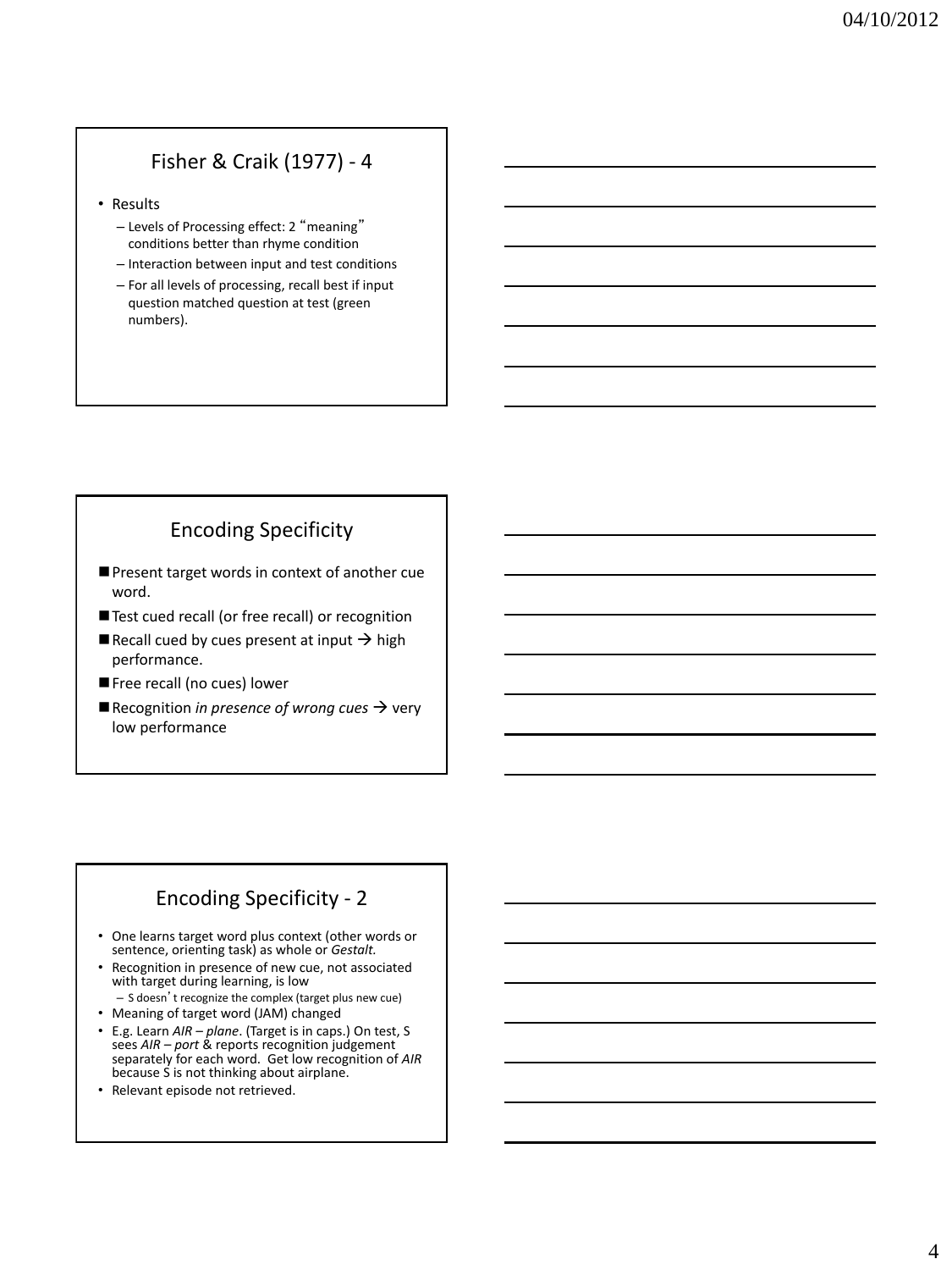### Encoding Specificity - 3

• What counts as effective learning depends on what cues are available at time of retrieval.

# Recall vs. Recognition

- Recall: given cue, recall specific item or information
	- Involves memory search, connections needed from retrieval cue (question) to target information
- Recognition: given the specific item, have to recall specific context or episode
	- Recall image or association made to memory word
	- Feeling of familiarity

### Remembering Source vs. Familiarity

- Remembering source = remembering context or an episode.
	- Who told you? Where did you see this person? Where did you take this photo?
- Familiarity = feeling of having encountered person, scene etc. before.
- Source memory and familiarity = different memory processes
- Can have one without the other (e.g. Capgras syndrome) • Recall requires source memory; recognition can sometimes occur without source memory.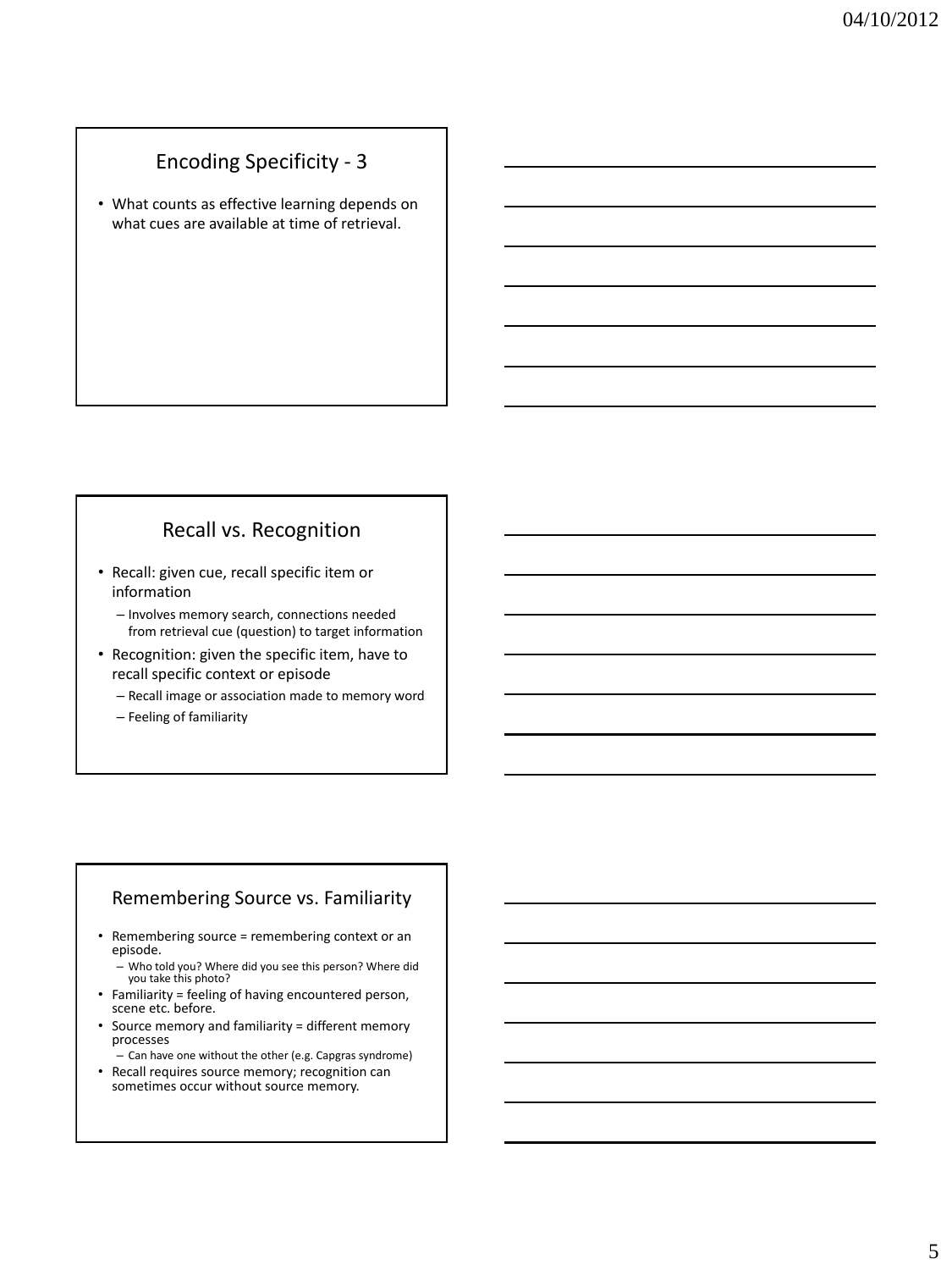### Remembering Source vs. Familiarity - 2

- Can base recognition judgement on recall of episode, or just feeling of familiarity plus inference that word (picture etc) was in list just  $\rightarrow$  Remember (source memory) vs know (familiarity) judgements
- fMRI measures taken during learning Activity in hippocampus  $\rightarrow$  Remember judgements Rhinal cortex activity  $\rightarrow$  Know judgements

### Remembering Source vs. Familiarity - 3

• fMRI measures taken during recognition testing

 $-$  Activity in hippocampus  $\rightarrow$  Remember judgements

– Activity in parahippocampus (area medial to hippocampus)  $\rightarrow$  Know judgements.

• Remember & Know judgements have different underlying processing

–

### Remembering Source vs. Familiarity - 3

- $\blacksquare$  Ss expecting memory test  $\rightarrow$  relate words on a list, make up stories, use visual imagery etc.
- Elaborative rehearsal  $\rightarrow$  source memory
- Orienting task that encourages maintenance rehearsal  $\rightarrow$  promotes familiarity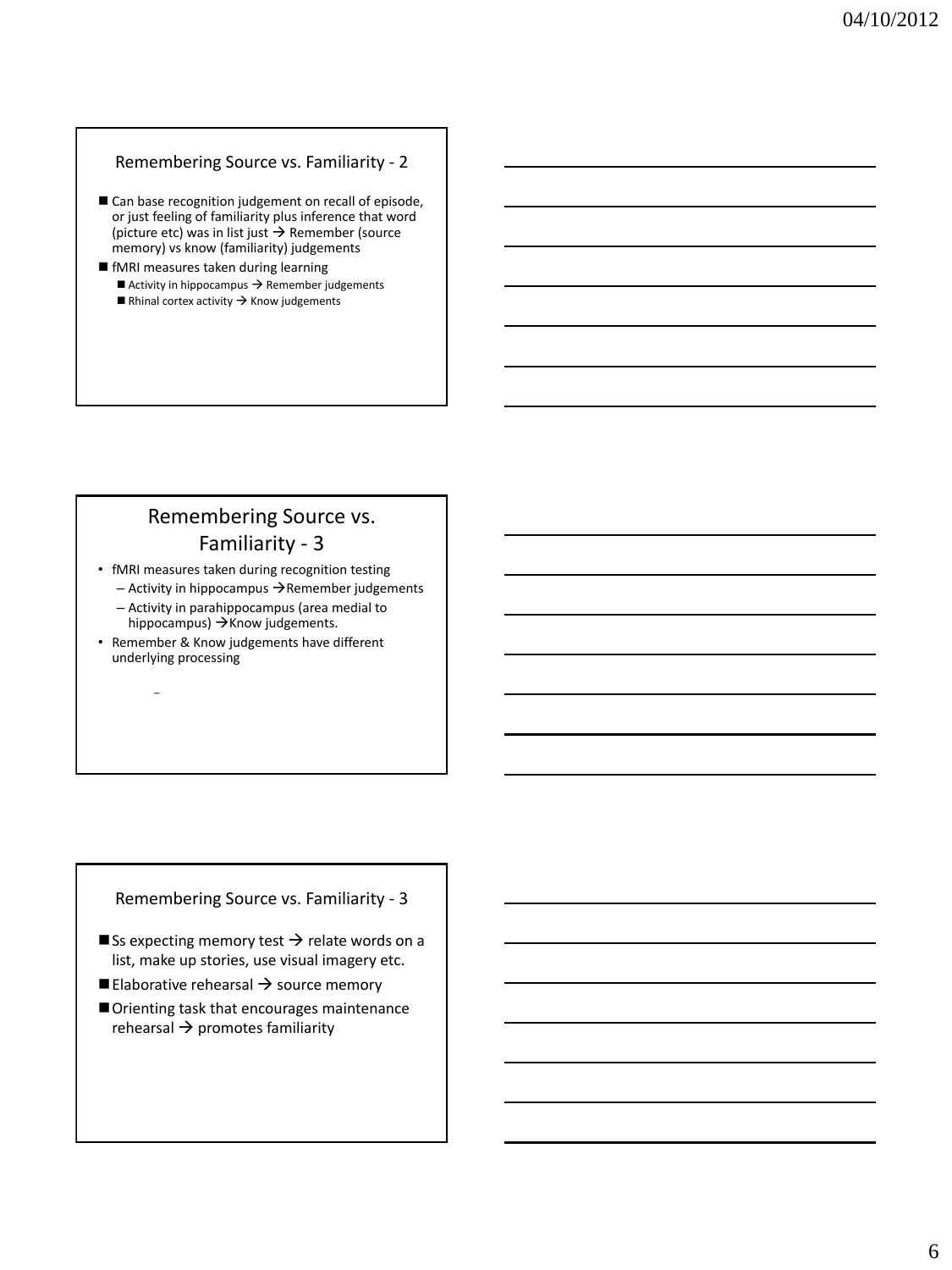

### Implicit Memory

Jacoby & Dallas (not in 4th ed.)

- Ss shown words with (a) no context, or
	- (b) context antonym present,
	- (c) antonym alone was presented and S had to generate target word (generate condition)
- (c) requires 'deepest' processing, (a) most shallow
- - Ss later given recognition test or perceptual identification test. (Words presented briefly on Tscope and S had to say the word.)



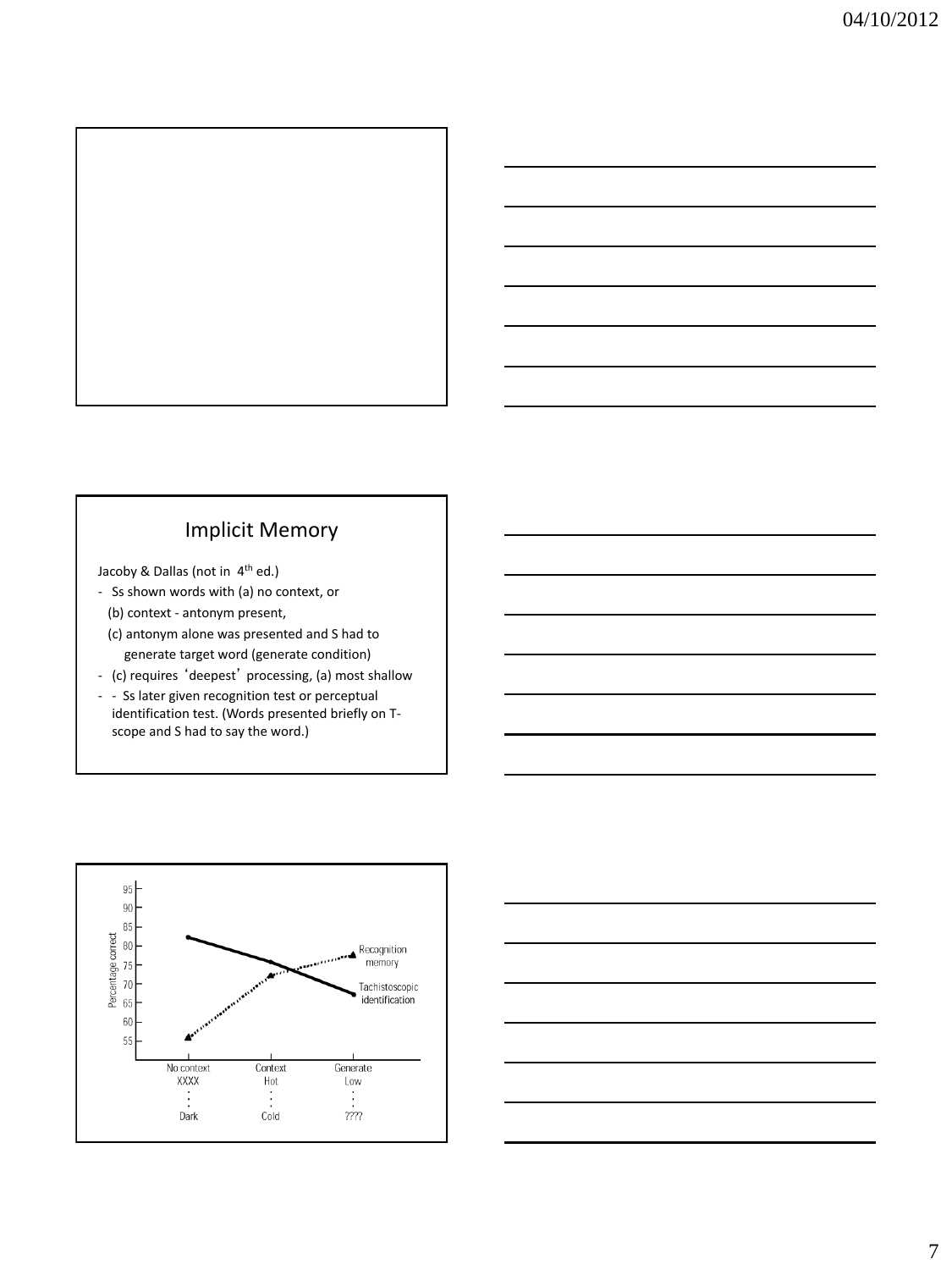### Implicit Memory - 3

- For recognition test, get effect of Levels of Processing (LOP)
	- Ss need associations between item & context, need source memory. Deep processing strengthens those associations.
- For identification, get "reverse" LOP effect
	- Identification task previous presentation  $\rightarrow$ Repetition priming
	- Most sensory processing in No Context condition, least in Generate condition.

## Implicit Memory - 4

- Get results similar to T-scope identification with tasks other than perceptual identification
	- Lexical decision: Is the letter string a real word?
	- Word-stem completion: neg….
	- Performance depends on having recently SEEN the word
- Can have subject recall no words from a list learned e.g. 3 weeks ago, but can show priming on lexical decision or word stem completion task.
	- $\rightarrow$  Memory without awareness

### Implicit Memory - 5

• 2 types of memory: explicit & implicit (or direct & indirect) 1) Explicit: Do you remember ….?

- 2) Implicit: Faster identification or lexical decision, production of recently perceived words in word fragment completion. - measured by priming effects
- Explicit memory usually depends on *conceptual* processing & having made associations with target item.
- Implicit memory usually depends on *perceptual* processing & having recently perceived the target item*.*
- Can have one type of memory without the other.
	- Priming without any conscious recollection of having seen the word  $\rightarrow$  Memory without awareness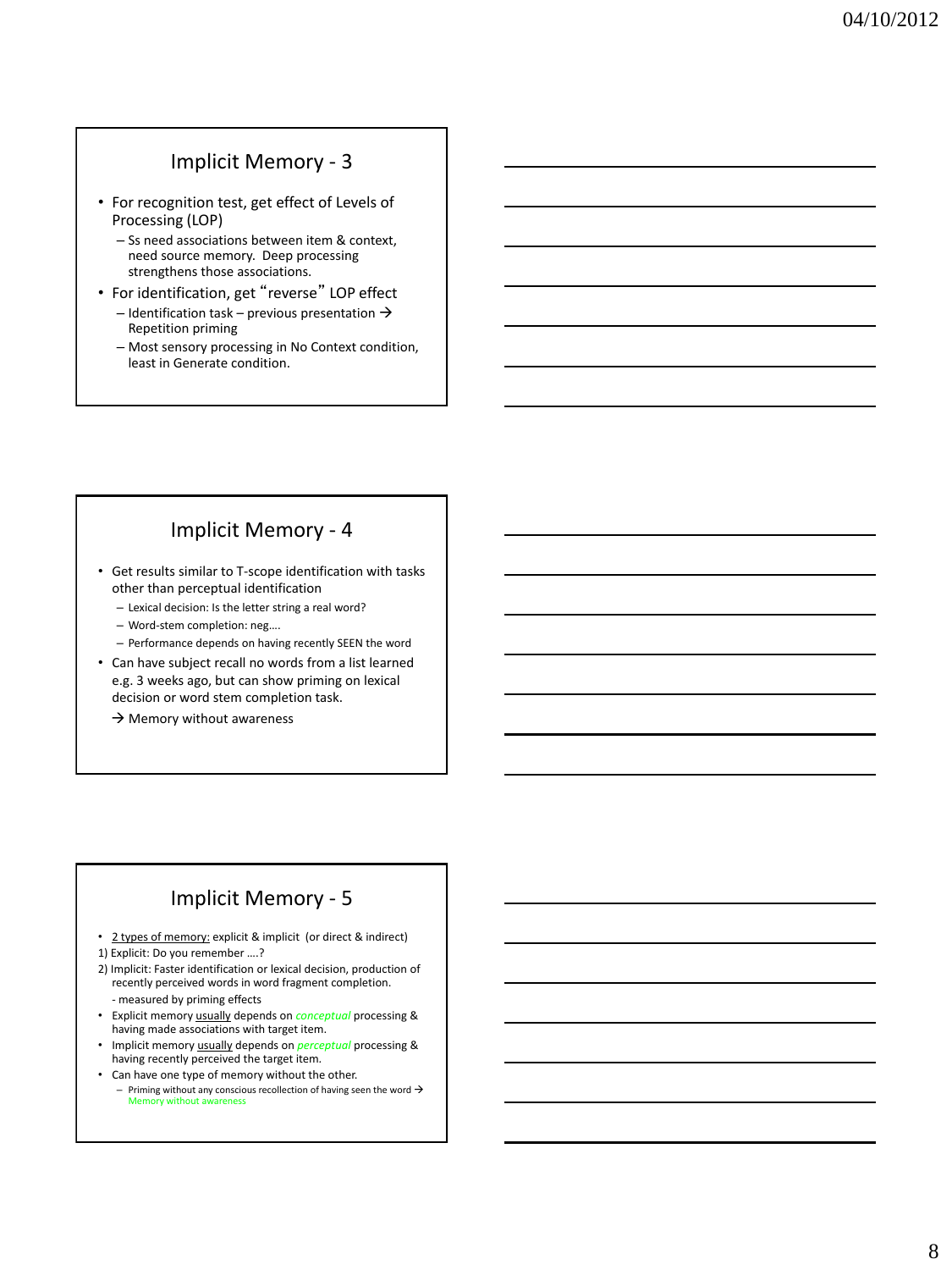# "It rings a bell."

Jacoby et al. (1989)

- Phase 1: Ss read aloud list of names of nonfamous people. Some names presented once, some 4 times. – Overlap condition. Names read not included in Phase 2.
- Phase 2: Ss read a list of names to be judged as famous or not so famous. • List included not-so-famous people from Phase-1 list, and famous
	- and not-so-famous people not in Phase 1.
- Phase 2 immediately after Phase 1 or delayed 24 hours.

# "It rings a bell." - 2

#### Predictions

- Immediate Judgements
	- Shas source memory for Phase 1, better memory for items presented 4 times than items presented once
	- Source memory  $\rightarrow$  S attributes familiarity of Phase-1 names to recent presentation
- Delayed Judgements
	- Source memory lost  $\rightarrow$  S attributes familiarity of Phase-1 names to fame

# "It rings a bell" - 2

Probability of Judging a Name Famous

|                   | Nonfamous |     |     |  |
|-------------------|-----------|-----|-----|--|
| <b>Famous New</b> | New       |     |     |  |
| Immed<br>.64      | .21       | .12 | .03 |  |
| Delayed<br>.55    | .08       | .16 | .08 |  |
| No Overlap .68    | .28       |     |     |  |

- Famous people more likely than nonfamous people to be judged famous
- Old (familiar) names more likely to be called famous than new names
- Ss interpret feeling of familiarity as "person must be famous"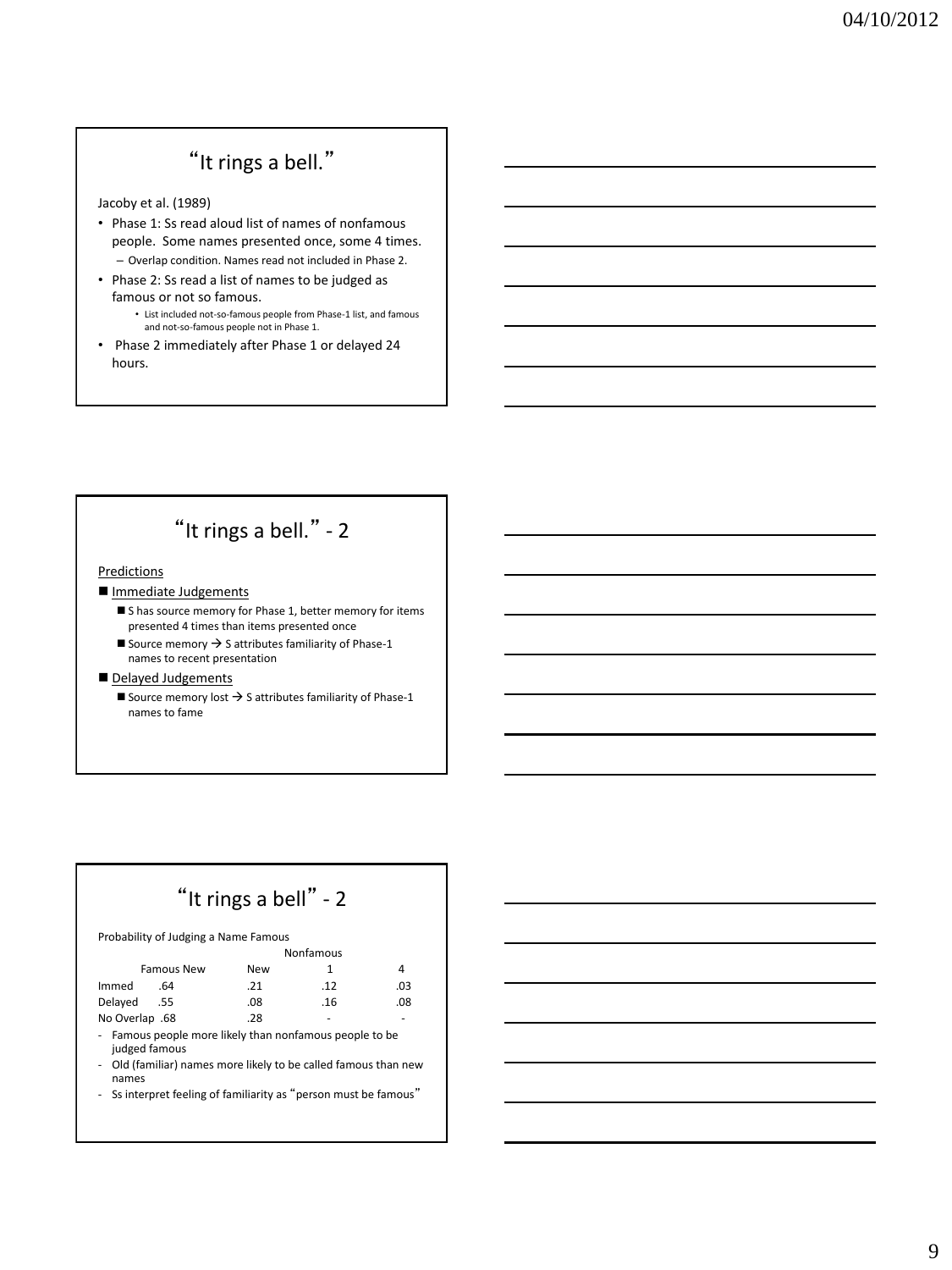## Illusion of Truth

- Begg et al. (1992)
- Ss heard sentences & judged "interestingness"
- Later judged credibility of "old" and "new" sentences (certainly true to certainly false)
- Result: Familiarity (having recently heard the sentence) increased its credibility rating
- Ss interpret feeling of familiarity in terms of having heard it somewhere credible
- Effect found even when subjects told some of the sentences were false during initial presentation.

### Attributing Implicit Memory to the Wrong Stimulus

- Jacoby et al. (1988) had Ss make judgements about loudness of noise. Sentences embedded in noise.
- Some sentences previously heard in the study in another task.
- Familiar sentences perceived more easily in noise than unfamiliar sentences.
- Noise stimulus containing familiar sentence judged as being less loud than noise containing unfamiliar sentence.
- Ss attributing familiarity of sentences to loudness of noise.

### Attributing Implicit Memory to the Wrong Stimulus - 2

- Ss can attribute implicit memory to wrong episode.
- Ss witnessed staged crime
- Several days later, Ss shown "mug" shots of people not in staged event, but Ss were told they were
- 4 5 days later, Ss picked out "perps" from lineup. Selected people in "mug" shots.
- Incorrectly attributed familiarity of people in line up to original event rather than to "mug" shots.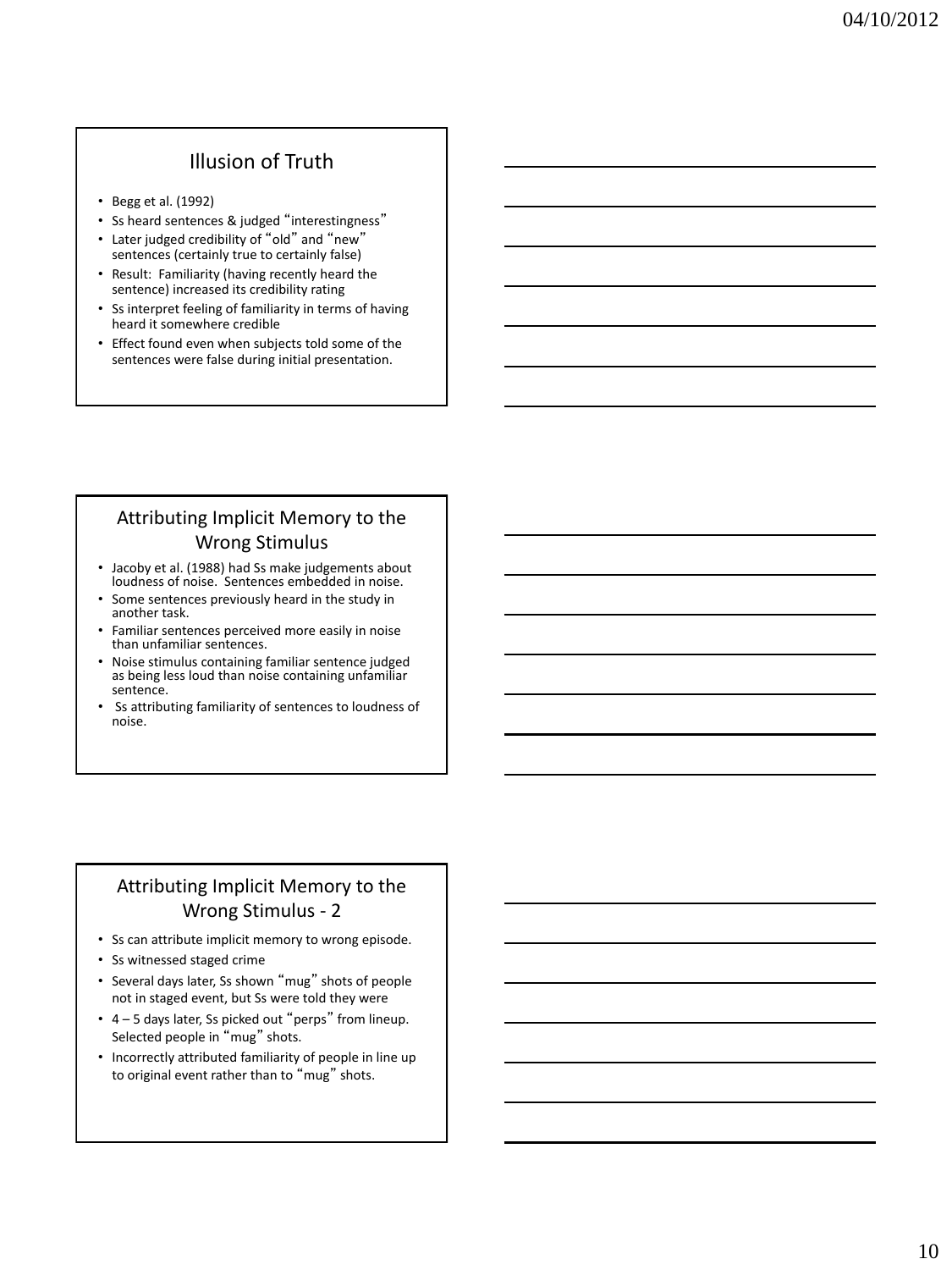### Attributing Implicit Memory to the Wrong Stimulus - 3

- E.g. Crime victim identified a sailor as person who had robbed him, but sailor had alibi.
- Victim was ticket agent at railway station & sailor had purchased tickets several times.
- Sailor elicited feeling of familiarity attributed to mugging incident rather than ticket purchasing.
- Source confusion

### Implicit Memory: A Hypothesis

- Practice perceiving a stimulus  $\rightarrow$  fluency or ease in processing that stimulus, but not others.
- Analogous 'top down' effects, e.g. sudoku strategies, word retrieval in reading or crossword puzzles, understanding complex logic.
	- More practice on strategies or responses increases speed
- Implicit memory = practice effects & increase in fluency of processing.
- People sensitive to degree of fluency. – Unexpected fluency  $\rightarrow$  stimulus is 'special'

### Implicit Memory: A Hypothesis - 2

- "Specialness"  $\rightarrow$  attribution process
	- Need to understand why stimulus feels 'special'
	- May attribute 'specialness' to different causes (fame, credibility, likeability, recency, familiarity)
	- May attribute 'specialness' to wrong episode, wrong stimulus (noise study) or to general knowledge (illusion of truth)
- Decrease in fluency  $\rightarrow$  Person notices change in friend's appearance but doesn't attribute change correctly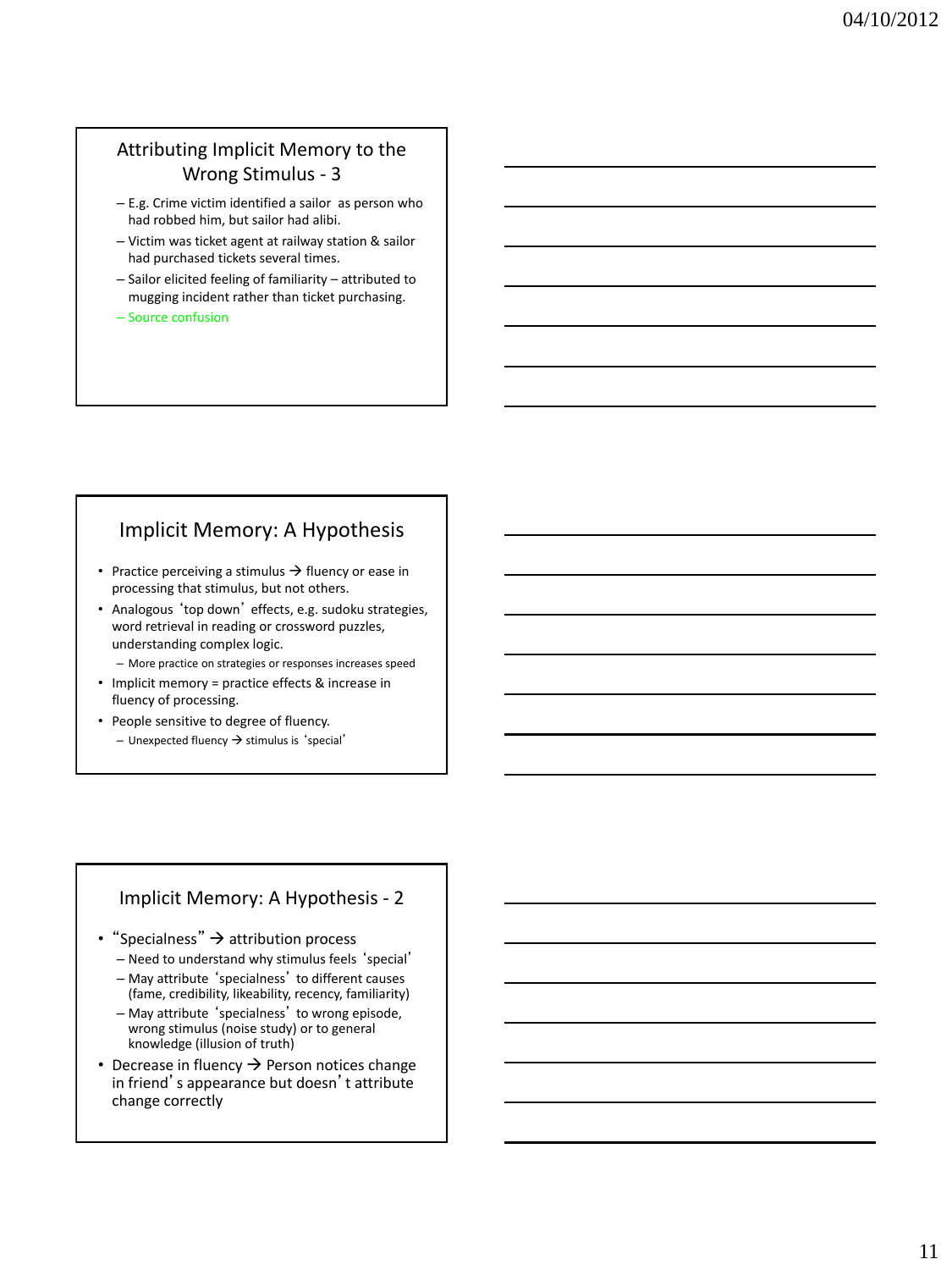# Specificity of Implicit Memories

#### (not in 4th edition)

- Implicit memories are specific to the activities practiced (e.g. perceiving a printed word, generating a word from a fragment)
- Present words auditorily or visually in first phase, the present words visually in lexical-decision or wordidentification task.
- auditory  $\rightarrow$  reduced priming when visual presentation used for 2nd presentation
	- - changing the detectors used to perceive the word
- - Priming with word fragments changing the letters eliminates priming effect. (e\_e\_h\_n\_ vs. \_l\_p\_a\_t)

### Specificity of Implicit Memories -2

- Illusion of Truth experiments probably not perceptual fluency that is important.
- Ss think about statements, 'Crocodiles sleep with their eyes open.'
- $\bullet\ \rightarrow$  conceptual fluency, not perceptual fluency important.

### Explicit vs. Implicit Memory

Implicit Memory: no age effect

Explicit Memory: improves with age up to adulthood & middle age, declines with old age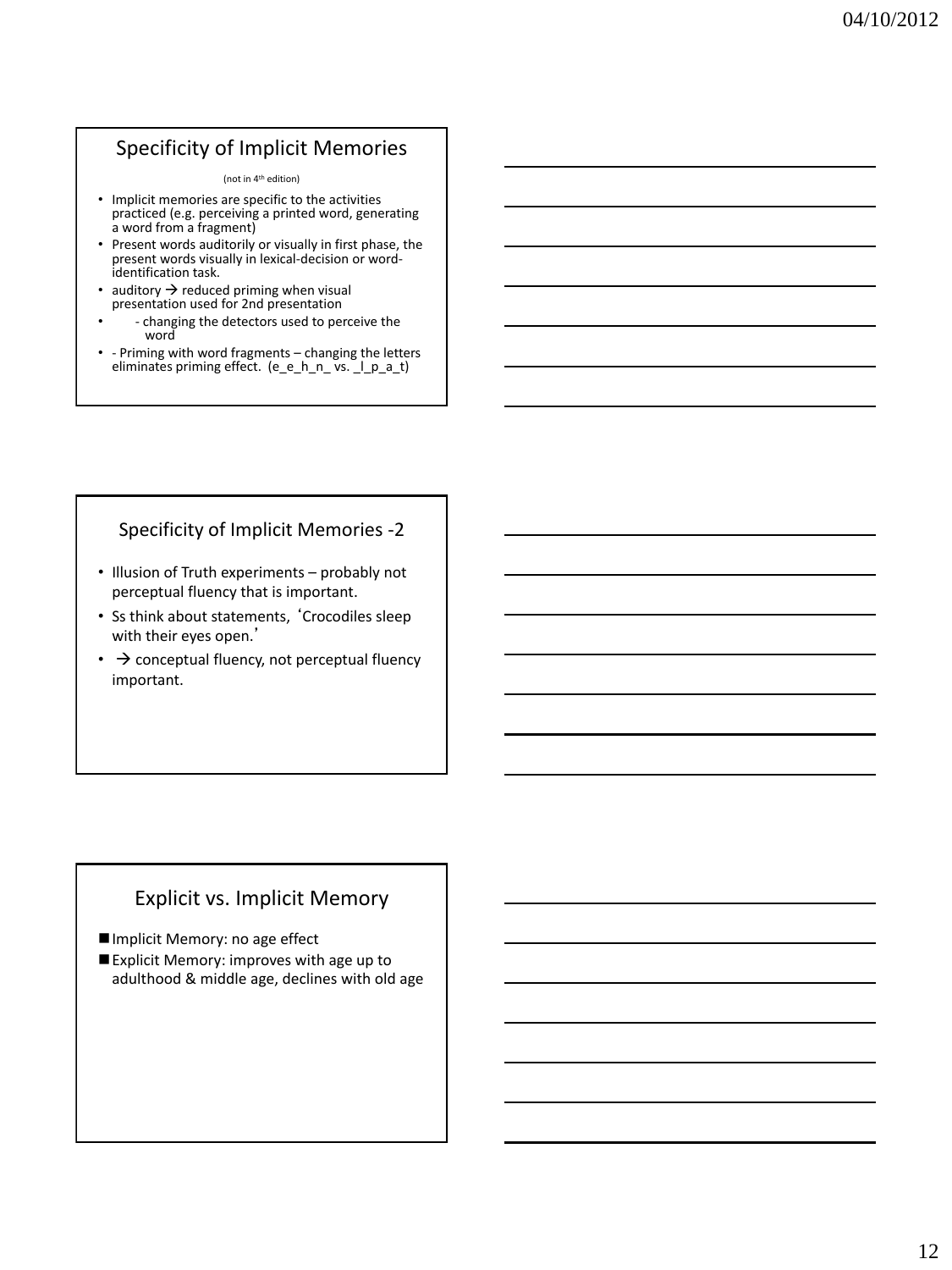### Amnesia

- Retrograde amnesia can't recall events immediately prior to injury
- Anterograde amnesia can't acquire new memories

### Amnesia - 2

- Review case of HM (see Chapter 1)
- Surgery for epilepsy, bilateral removal of hippocampus  $\rightarrow$  inability to form new memories
- No memory for events since surgery
- Can converse about events prior to surgery
- Korsakoff syndrome found in alcoholics, due to thiamine (vitamin B1) deficiency
	- Korsakoff patients confabulate

### Amnesia - 2

• Anecdote

- Claparede (1911) shook hands with amnesic patient, had pin in his hand
- Next day, patient had no conscious recollection of the pin prick, but refused to shake hands again
- "Sometimes pins are hidden in people's hands."
- No explicit recollection, but some implicit memory.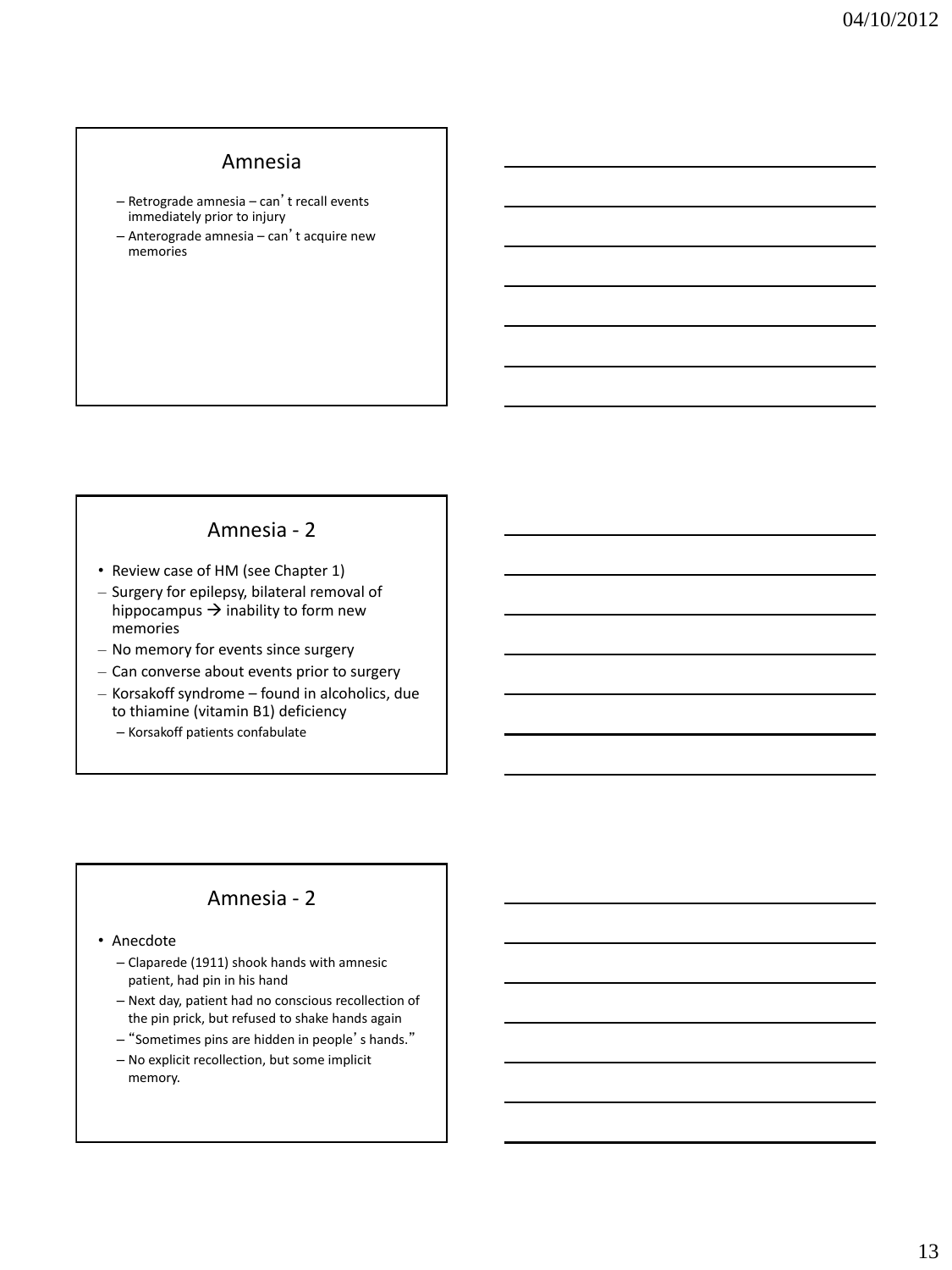### Amnesia - 3

- Amnesic people can sometimes learn
	- E.g. Tower of Hanoi problem: S could learn to solve the problem efficiently, but kept saying he didn't know how.
	- Schacter et al. (1981) Trivia questions multiplechoice
	- Ss given feedback
	- Ss performance improved on the task even though they had no conscious recollection of learning the items & thought they were guessing

### Explicit Memory without Implicit

- Johnson et al. (1985)
- Sswith Korsakoff's amnesia heard melodies & then did recognition test
	- No evidence of memory for melodies
- When asked to rate liking of melodies, Ss preferred previously heard melodies
- Patients had no explicit memory for melodies, but had some implicit memory

### Explicit Memory without Implicit - 2

- Korsakoff patients have intact implicit memory, but damaged explicit memory.
- Patient with amygdala damage showed reverse effect.
	- Blue light  $\rightarrow$  loud horn; red, yellow & green lights  $\rightarrow$  no horn
- Amygdala patient could recall which lights preceded horn, showed no arousal change;
- Hippocampal patients showed reverse pattern